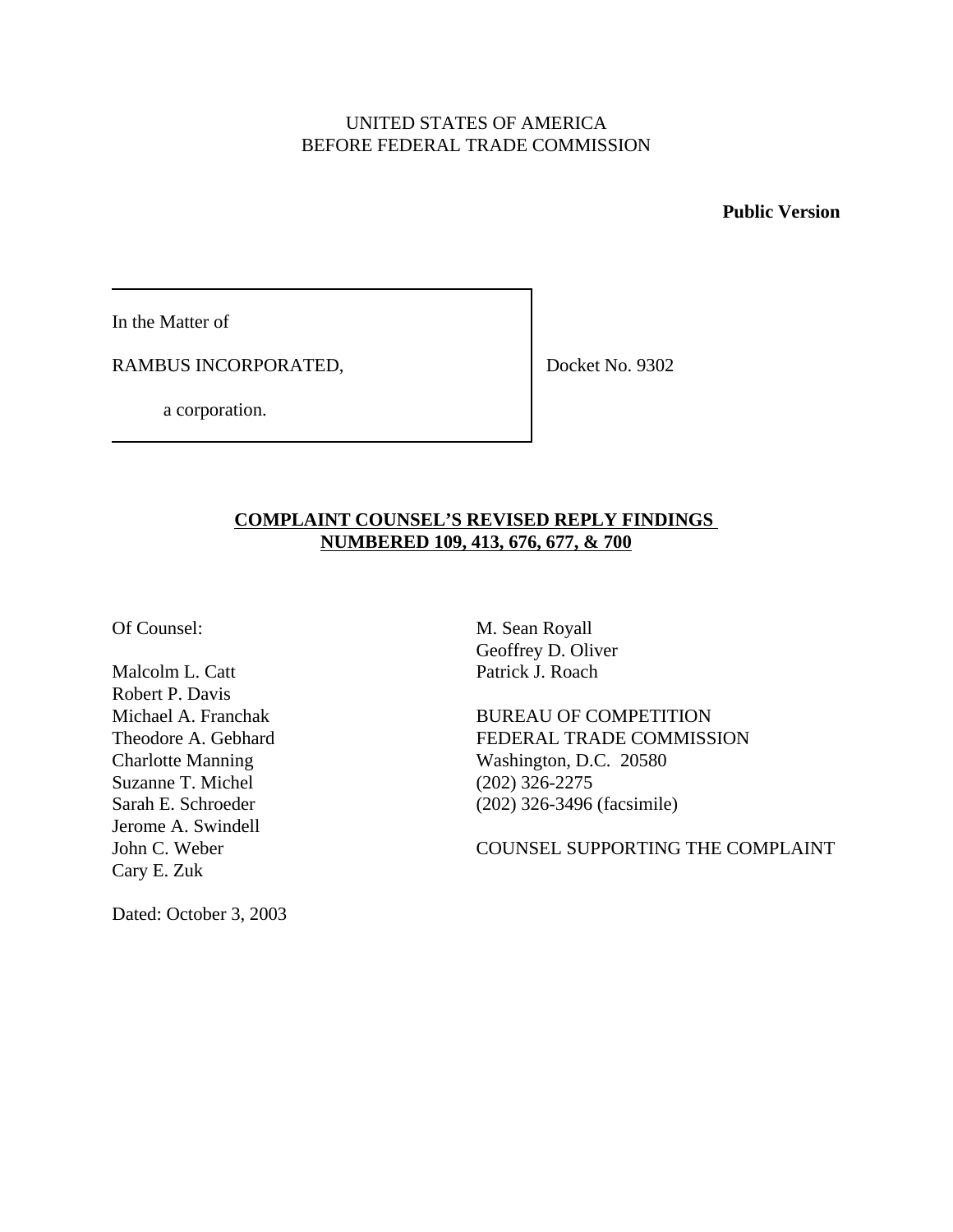109. Rambus joined JEDEC at the beginning of 1992, and it attended its last JEDEC meeting in December 1995. (CX 601 at 1; Crisp 8/10/01 Micron Depo. Tr., 853:18-854:1). Rambus did not pay its 1996 membership dues and formally notified JEDEC in June 1996 that it had withdrawn from the organization. (CX 887 at 1).

**Response to Finding No. 109.:** This proposed finding is inaccurate. Rambus

attended its first JEDEC meeting in December 1991 (*see* JX0010 at 2 (listing Billy Garrett of

Rambus in attendance), signed up to join JEDEC five days later, and was formally added to the

JEDEC member roll in December 1991 (CCRF 5). Rambus's membership in JEDEC continued

until Rambus formally withdrew from JEDEC in June 1996. (*see* JX0033 at 2-3 (Rambus listed

as member)). CCFF 217-18.

413. A July 1997 official JEDEC ballot form regarding a proposed DDR SDRAM pinout states: "DDR SDRAMs has been under discussion within JEDEC since September 1996." (RX 967 at 1).

**Response to Finding No. 413.:** Complaint Counsel does not disagree that the

statement in this proposed finding appears in RX0967.

676. Indeed, Mitsubishi engineers who reviewed the PCT application recognized the correspondence between the access time registers in the PCT application and programmable CAS latency in SDRAMs. Thus, a Mitsubishi document headed "Assessment of Rambus Patents (Second Half) states next to the numbers 95, 97 and 103: "Modifiable Access Time Register (Similar to SDRAM latency control)." (RX 2213A at 25, 27). Claim 103 of the PCT application (and '898 application) is directed at a "modifiable access-time register." (CX 1454 at 105). Thus, Mitsubishi recognized that the PCT application and, in particular, Claim 103 of that application, related to the sort of mode register used to store a latency value in SDRAMs.

**Response to Finding No. 676:** Insofar as this proposed finding asserts that

Mitsubishi engineers "recognized the correspondence" between the PCT application and SDRAMs, the proposed finding is vague and ambiguous in that it uses the quoted language without specifying a precise meaning. The finding cites no credible record support for the proposition that Mitsubishi engineers in fact interpreted the PCT application in the fashion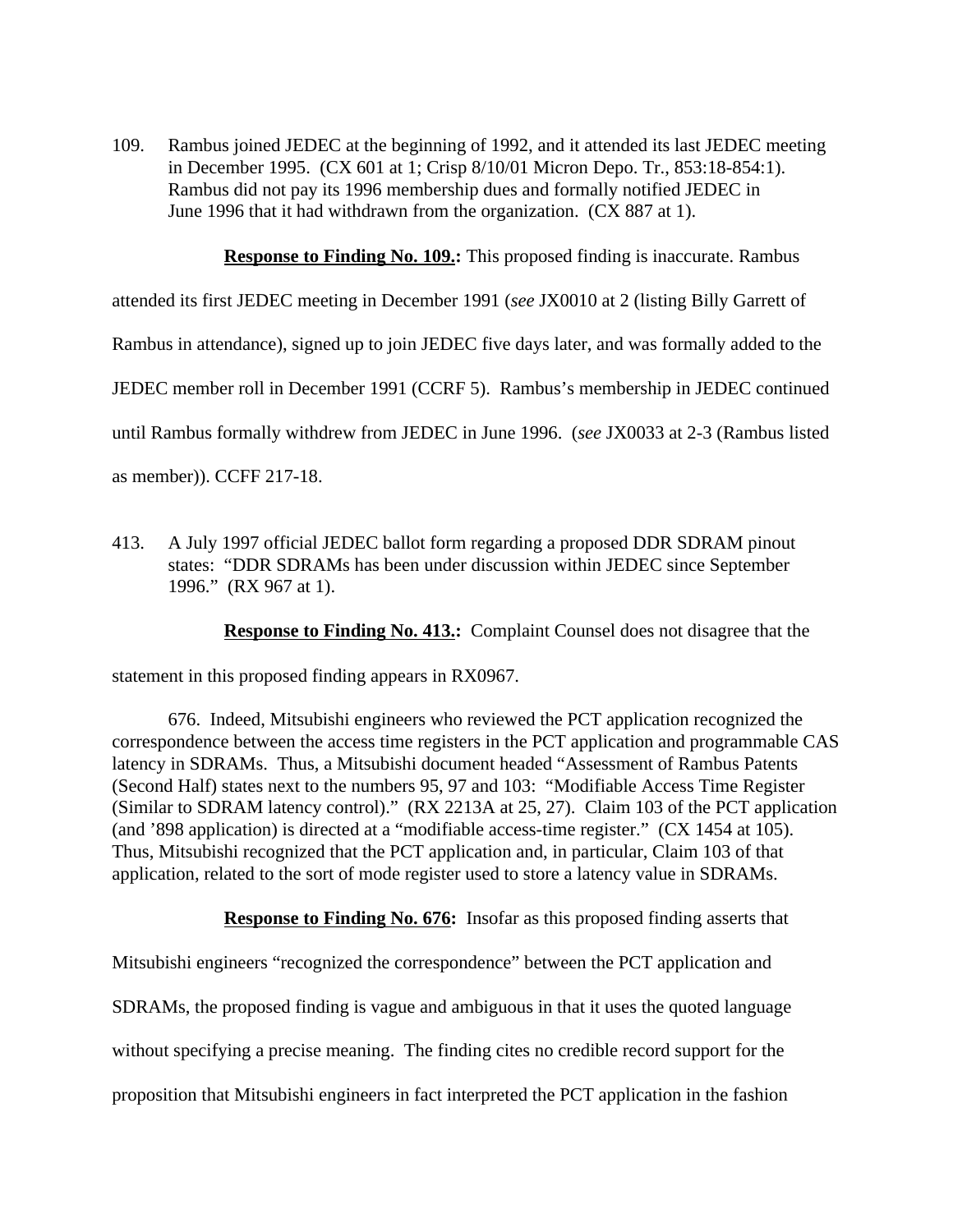described.

The exhibit numbered RX2213A consists of 27 pages of largely handwritten Japanese, of which only a small portion apparently was translated. The proffered translations of handwritten Japanese contained in 2213A contain multiple notations apparently by the translator stating "illegible" and "guess" with respect to the translation of the original handwritten Japanese. The translation does not appear to be a translation of the entire original document. The translation contains no indication of the name or position of the person or persons who prepared the document. At trial Rambus elicited no testimony whatever from any witness concerning the preparation of the translation, the preparation of the original document or the subject matter of the document, other than to offer the same interpretation of the document that it offers here as a hypothetical question in the cross-examination of Mr. Nusbaum. (Tr. 1650-51).

The proposed finding is incomplete and misleading to the extent that it suggests that claim 103 of the PCT application is directed only to a "modifiable access-time register." Claim 103 also contains a limitation reciting a bus having "substantially fewer bus lines than the number of bits in a single address." (CX1451 at 104). Because SDRAMs lack this limitation, claim 103 is not applicable to them. CCFF 1345.

677. In a claim-by-claim analysis of the PCT application produced by Mitsubishi, a marginal note identifies claim 103 of the application as relating to "latency" and "SDRAM." (RX 2213A at 7). The analysis further indicates that Mitsubishi determined that this claim relating to latency in SDRAMs was particularly important, for Claim 103 was given a grade of "A." (*Id.*). A later page of the document explains that an "A" grade means that a technology is "important for increasing DRAM speed...." (RX 2213A at 27).

**Response to Finding No. 677:** The proposed finding is without credible record support for the proposition that Mitsubishi engineers interpreted the PCT application in the fashion described. Exhibit RX2213A does not provide credible support for the proposition